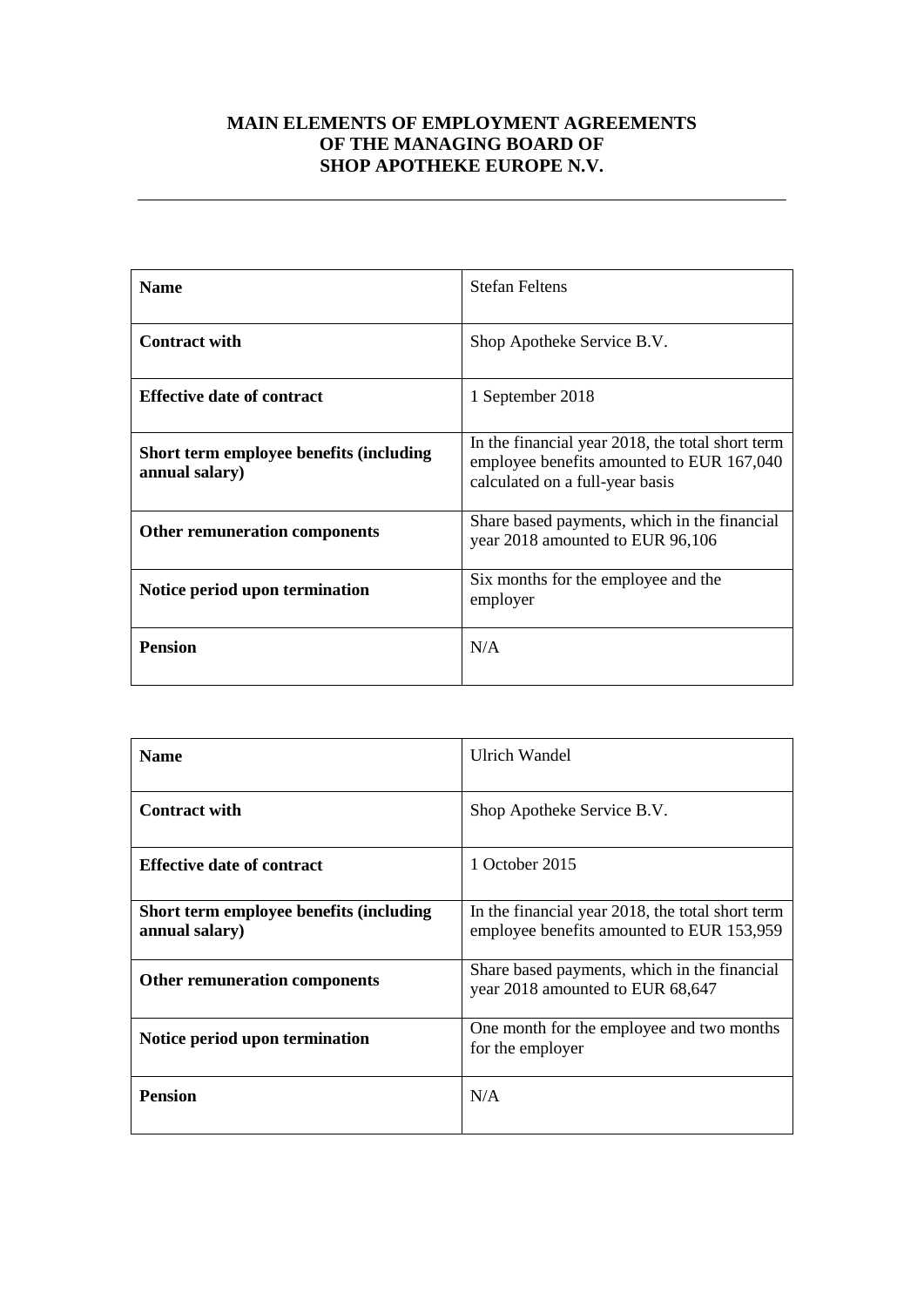| <b>Name</b>                                               | Theresa Holler                                                                                        |
|-----------------------------------------------------------|-------------------------------------------------------------------------------------------------------|
| <b>Contract with</b>                                      | Shop Apotheke B.V.                                                                                    |
| <b>Effective date of contract</b>                         | 1 October 2015                                                                                        |
| Short term employee benefits (including<br>annual salary) | In the financial year 2018, the total short term<br>employee benefits amounted to EUR 189,309         |
| <b>Other remuneration components</b>                      | Share based payments, which in the financial<br>year 2018 amounted to EUR 68,647                      |
| Notice period upon termination                            | One month for the employee and two months<br>for the employer                                         |
| <b>Pension</b>                                            | Payment of the employer's contribution to the<br>Dutch Stichting Pensioenfonds Openbare<br>Apothekers |

| <b>Name</b>                                               | Stephan Weber                                                                                |
|-----------------------------------------------------------|----------------------------------------------------------------------------------------------|
| <b>Contract with</b>                                      | Shop Apotheke Service B.V.                                                                   |
| <b>Effective date of contract</b>                         | 1 October 2015                                                                               |
| Short term employee benefits (including<br>annual salary) | In the financial year 2018 the total short term<br>employee benefits amounted to EUR 190,039 |
| <b>Other remuneration components</b>                      | Share based payments, which in the financial<br>year 2018 amounted to EUR 68,647             |
| Notice period upon termination                            | One month for the employee and two months<br>for the employer                                |
| <b>Pension</b>                                            | N/A                                                                                          |